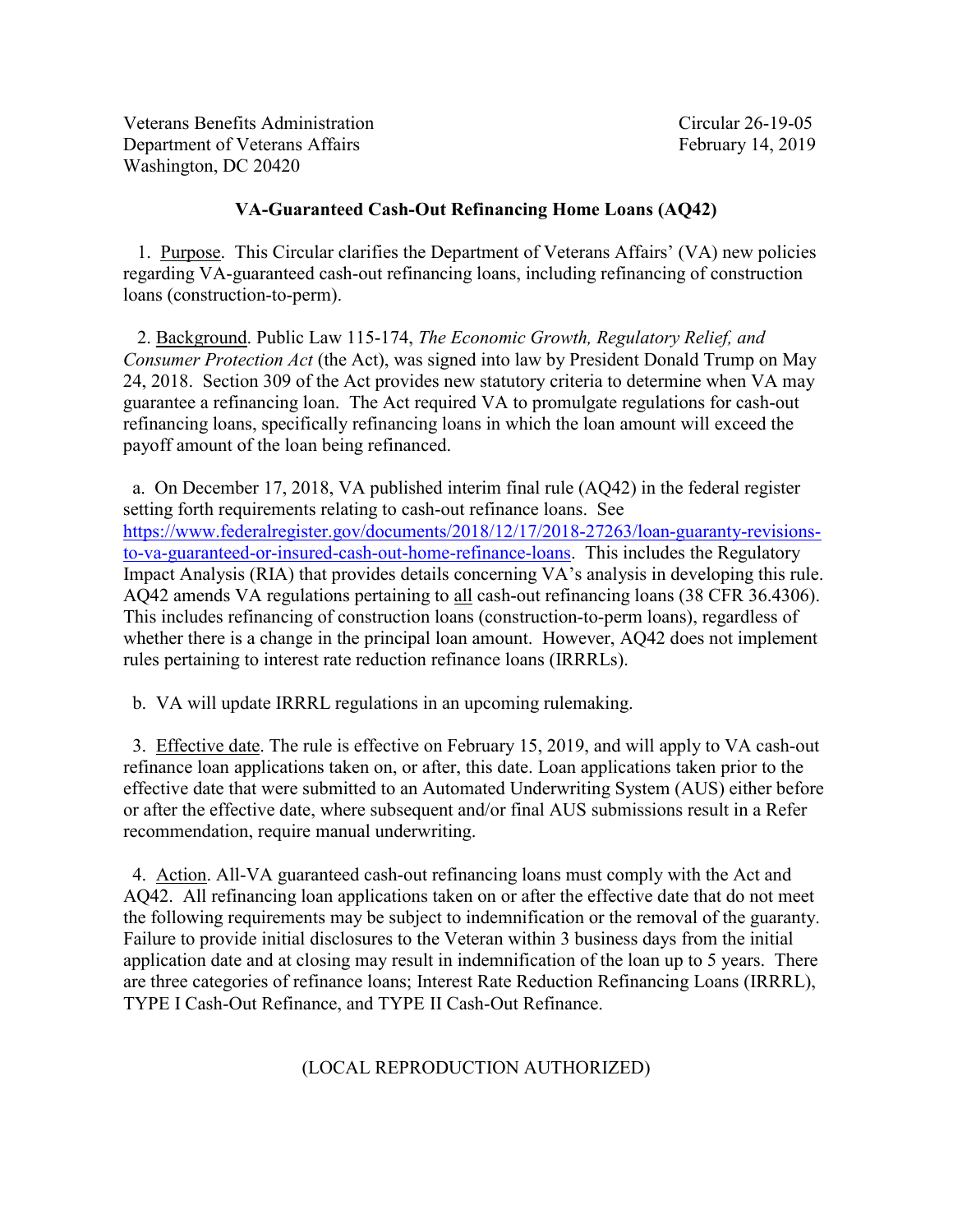## a. Definitions.

refinance an existing VA-guaranteed home loan at a lower interest rate. (1) An Interest Rate Reduction Refinancing Loan (IRRRL) is a refinancing loan made to

VA funding fee) does not exceed the payoff amount of the loan being refinanced. (2) TYPE I Cash-Out Refinance is a refinancing loan in which the loan amount (including

 VA funding fee) exceeds the payoff amount of the loan being refinanced. (3) TYPE II Cash-Out Refinance is a refinancing loan in which the loan amount (including

 exceeds 100 percent. Inclusion of any funding fee that is financed, in part or whole, cannot cause the loan to exceed the reasonable value of the property. b. Loan-to-Value (LTV). VA will no longer guaranty refinancing loans when the LTV

(1)  $LTV$  Calculation. Divide the total loan amount (including VA funding fee, if any) by the reasonable value of the property determined by the appraiser.

c. Net Tangible Benefit (NTB). NTB standards apply to all cash-out refinancing loans. It consists of the NTB test, Loan Comparison, and Home Equity Disclosure

(1) NTB Test. All cash-out refinancing loans must past pass the NTB test. This requirement is met if the refinancing loan satisfies at least one of the following:

(a) The new loan eliminates monthly mortgage insurance; or

(b) Loan term of the new loan is less than the loan term of the loan being refinanced; or

 (Note: If the loan being refinanced had an adjustable interest rate or was modified, the current (c) Interest rate of the new loan is less than the interest rate of the loan being refinanced. interest rate must be used when determining if this requirement has been met.); or

(principal and interest) payment of the loan being refinanced; or (d) The monthly (principal and interest) payment of the new loan is less than the monthly

 closing date of the refinance transaction, the new TI amount will be used in determining residual income for both the current and refinanced loan); or (e) The Veteran's monthly residual income is higher as a result of the new loan. (residual  $\epsilon$ income, including refinancing monthly PITI (principal, interest, taxes, and insurance) payment vs. current residual income, including monthly PITI payment of the loan being refinanced.) In cases where TI amounts are changing between the application date and the

(f) The new loan is used to payoff the Veteran's interim construction loan; or

home, i.e.  $LTV \leq 90\%$ ; or (g) The new loan LTV is equal to or less than 90 percent of the reasonable value of the

(h) Refinance of an adjustable-rate mortgage to a fixed-rate mortgage.

(2) Loan Comparison Disclosure. The lender must provide the Veteran a comparison of the new loan to the existing loan being refinanced. VA requires lenders to generate two loan comparison disclosures, one within 3 business days from the initial date of the loan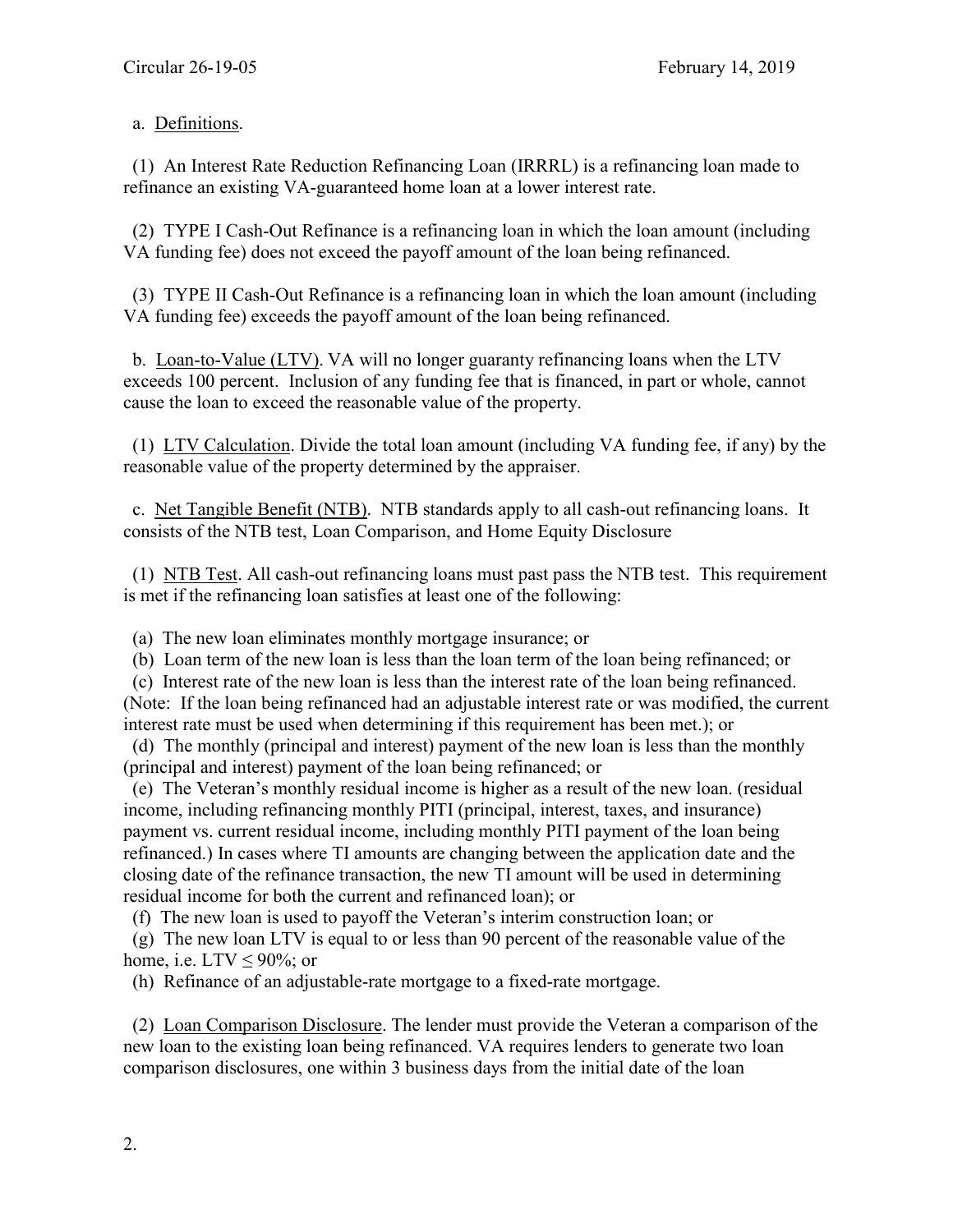application and at loan closing. The borrower must certify receipt of both disclosures (i.e. signature, e-signature, email from borrower certifying receipt, email read receipts, system time/date stamp where a borrow certified receipt, etc).

(a) Initial 3-Day Disclosure. Lender's shall provide a reasonable estimate within 3 business days of loan application. Reasonably accurate estimates, may involve the use of borrower documentation, such as their mortgage statement, closing documents, their own estimation of the existing loan terms, online property valuation tools, and manual calculations. Lenders are encouraged, but not required, to continually update the disclosure as additional, and more accurate, information becomes available throughout the origination process.

 fluctuate when the final closing date has not been determined. (b) Final Loan Closing Disclosure. The final loan comparison disclosure provided at loan closing shall be accurate with respect to the new loan information, while the initial loan information may be a generally accurate representation of the existing loan, given that payments may be in transit, tax and insurance amounts may be pending, and payoffs may

disclosures: (c) Contents of the Initial 3-Day Disclosure and the Final Loan Closing Disclosure. VA has provided a sample disclosure in Exhibit A that includes both the loan comparison and home equity provisions stated in this Circular. The following information will be provided in the

refinanced. 1. Refinancing loan amount (including VA funding fee, if financed into the loan) vs. the payoff amount (including fees, escrow shortages, and prorated interest) of the loan being

2. Interest Rate

3. Mortgage Loan Type (i.e., fixed, adjustable)

4. Loan term of the refinancing loan vs. the remaining term of the loan being refinanced. The term may be expressed in months or years and months.

5. The total payments the Veteran will have paid after making all payments (principal and interest) as scheduled on the refinancing loan vs. the total remaining payments the Veteran will have paid after making all remaining payments of principal, interest, and mortgage insurance (if applicable) as scheduled on the loan being refinanced.

6. LTV of the refinancing loan vs. loan payoff (including fees, escrow shortages, and prorated interest) to current value of the loan being refinanced.

 removed from the home as a result of the new loan to the Veteran within 3 business days from receipt, email read receipts, system time/date stamp where a borrow certified receipt, etc.). receipt, email read receipts, system time/date stamp where a borrow certified receipt, etc.). VA has provided a sample disclosure in Exhibit A that includes both the loan comparison and home equity provisions stated in this Circular. (3) Home Equity Disclosure. The lender must disclose the amount of home equity being the initial date of the loan application and at loan closing. The disclosure must also explain to the Veteran how the removal of home equity may affect the sale or refinance of the home in the future. Similar to the Loan Comparison Disclosure, the borrower must certify receipt of the Home Equity Disclosure (i.e. signature, e-signature, email from borrower certifying home equity provisions stated in this Circular.<br>3.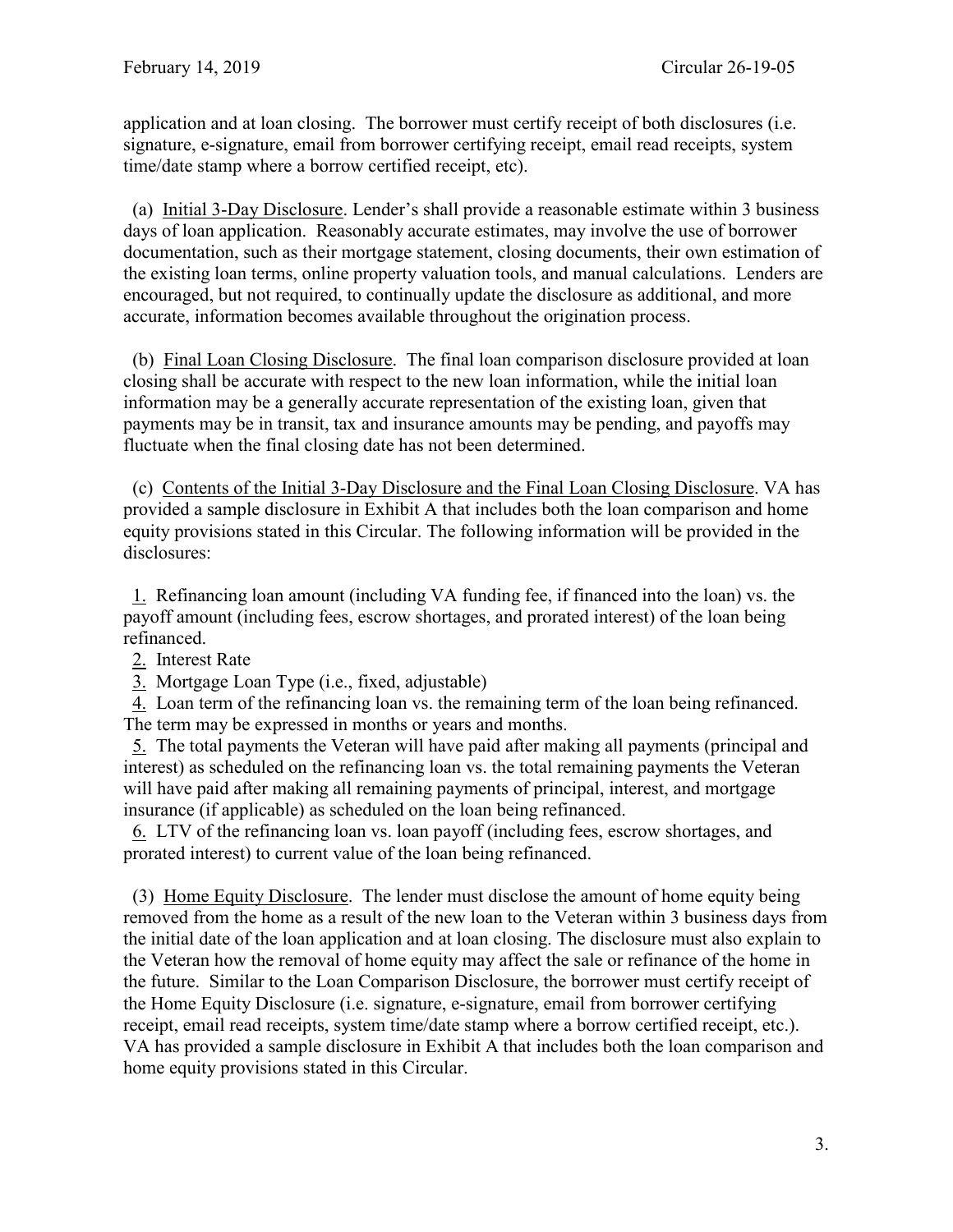(a) For the initial home equity disclosure, lenders may use estimated loan payoff or unpaid principal balance and estimated current property value to determine the home equity being removed from the home. However, the lender must use the final payoff amount (including fees, escrow shortages, and prorated interest) and the reasonable value shown on the Notice of Value (NOV) to determine the home equity being removed from the home on the home equity disclosure provided to the Veteran at loan closing.

 refinance a VA-guaranteed home loan (VA-to-VA). A cash-out refinancing loan, Type I nor following conditions are met as of the date of loan closing: d. Loan Seasoning. Loan seasoning applies to all cash-out refinancing loans made to Type II, is not eligible for guaranty by VA, if the VA-guaranteed loan being refinanced has not been seasoned as of the date of closing. A loan is considered seasoned if both of the

 prior to the closing date of the refinancing loan; **and** (1) The first monthly payment of the loan being refinanced was made 210 days or more

(2) Six monthly payments have been made on the loan being refinanced.

(3) For loans being refinanced within 1 year from the date of closing, lenders must obtain a payment history/ledger from the servicing lender documenting all payments. If the loan is selected for audit by VA, the lender must include the payment ledger/history of the loan being refinanced in the loan file for VA review.

e. Fee Recoupment. Fee recoupment applies to TYPE I cash-out refinancing loans made to refinance a VA-guaranteed home loan (VA-to-VA). To obtain a Loan Guaranty Certificate (LGC) the lender must certify that the recoupment period of fees, expenses, and closing costs (included in the loan and paid outside of closing), do not exceed 36 months from the date of the loan closing.

 paid outside of closing by the reduction of monthly principal and interest (PI). (1) Recoupment Calculation: The recoupment period is calculated by dividing all fees (not including VA funding fee per), expenses, and closing costs included in the loan and

(a) Example:

PI (new VA refinancing loan): - \$604.00 PI (VA loan being refinanced): \$654.00 Reduction of monthly PI:  $= $,50.00$ 

If the loan being refinanced loan has been modified, the reduction of monthly PI should be computed using the modified monthly PI of the loan being refinanced.

## (b) Example:

 Fees/expenses/closing cost: [\\$1,436.49](https://1,436.49) Reduction of monthly PI:  $\div$  \$ 50.00 Fee Recoupment Period: = 29 months (28.72 months rounded)

(c) Escrow and prepaid expenses, such as, insurance, taxes, special assessments, and